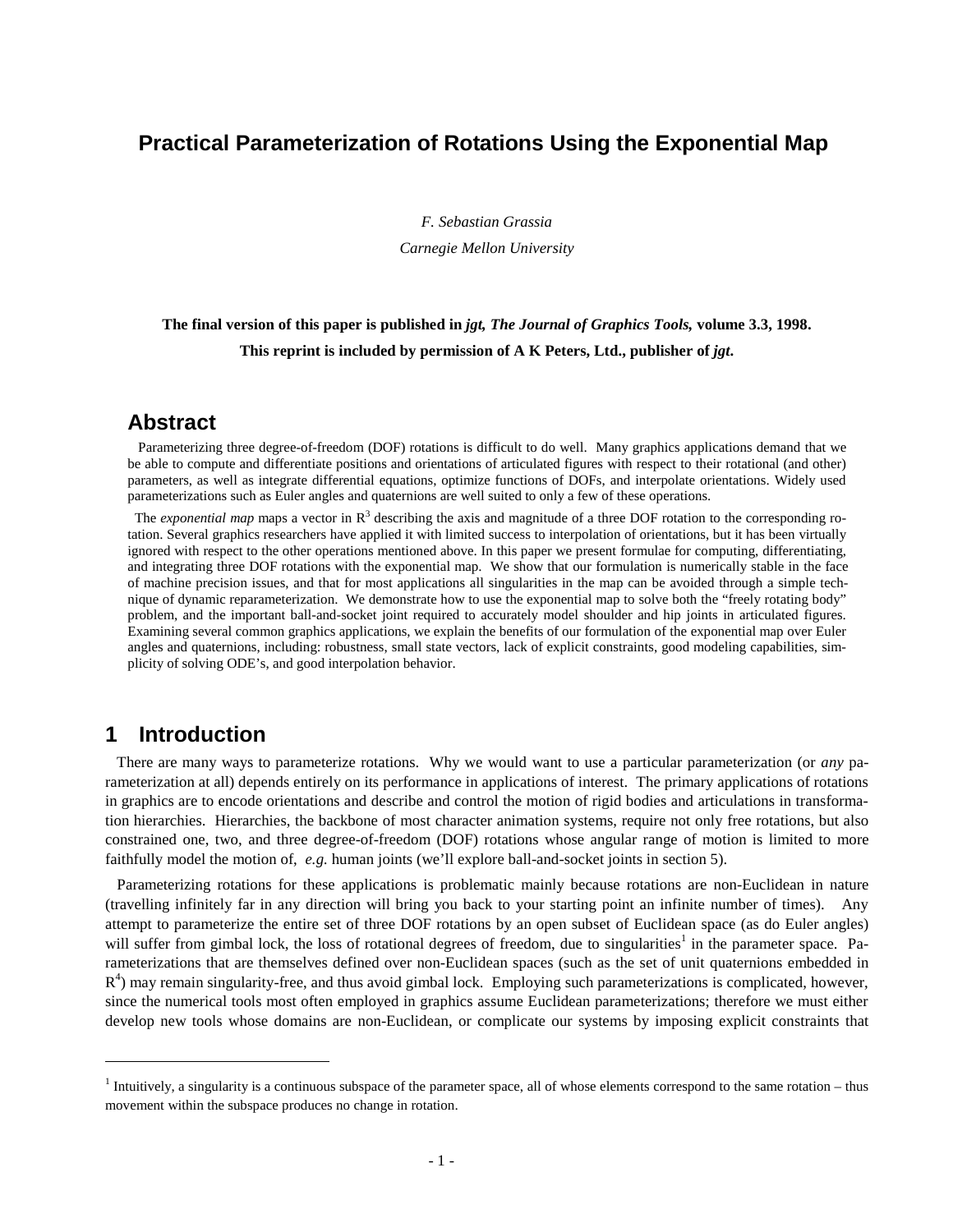distinguish the non-Euclidean parameter space from the Euclidean space in which it is embedded (as we must impose constraints that ensure quaternions retain unit length).

Every non-zero vector in  $R<sup>3</sup>$  has a direction and magnitude. We can associate a rotation with each vector by specifying the direction as an axis of rotation and the magnitude as the amount by which to rotate around the axis. If we augment this relationship by associating the zero vector with the identity rotation, the relationship is continuous, and is known as the exponential map. Unlike the quaternion parameterization, this parameterization is Euclidean, so it does contain singularities. The primary purpose of this paper is to show that for many common graphics applications, the singularities that cause gimbal lock in the exponential map are far away from the domain in which we must work, and that the resulting parameterization possesses most of the desirable qualities of the quaternion parameterization, without needing to worry about "falling off" the unit quaternion sphere (or any other non-Euclidean manifold). We will also discuss the strengths and weaknesses of the exponential map and more commonly used parameterizations as applied to several important graphics applications, to aid the practitioner in selecting the correct parameterization for the job.

 In section 2 we examine how rotations are used in graphics applications and describe the pros and cons of the most commonly used parameterizations. Then in section 3 we develop the exponential map, and explain why it is advantageous to map into quaternions instead of mapping from  $\mathbb{R}^3$  directly to rotation matrices, and present formulae for computing quaternions and differentiating them with respect to  $R<sup>3</sup>$ . In section 4 we show that this parameterization is extremely well suited to the applications of differential control and forward dynamics, and also discuss its limitations when applied to interpolation and spacetime optimization. In section 5 we further motivate the constrained three DOF rotation, and extend our method straightforwardly to handle it. We conclude in section 6 with a summary of the strengths and limitations of our formulation, and include in the appendices pseudocode and a pointer to supplemental C code for computing and differentiating using our formulation of the exponential map.

## **2 Evaluation of Common Parameterizations**

 There are five primitive means of describing and controlling rotations in graphics: forward kinematics (including keyframe interpolation), inverse kinematics, forward and inverse dynamics, and spacetime optimization. We will not consider other, higher level methods such as procedural animation and motion controllers, because they can generally be expressed in terms of the above primitives.

 The applications built upon these primitives, several of which we will discuss in section 4, vary considerably in the size and complexity of the motion problems they address; however, they all require some or all of the following operations:

- 1. the ability to compute positions and orientations of points on body parts as functions of the parameters (*e.g.* position and direction of a humanoid's pointing finger), which is one aspect of forward kinematics
- 2. the existence of and the ability to compute derivatives of these positions and orientations with respect to the parameters, which is necessary for inverse kinematics, dynamics, and spacetime
- 3. the ability to integrate ordinary differential equations (ODEs) in parameter space, which is also required by inverse kinematics, dynamics, and spacetime
- 4. the ability to interpolate smoothly and controllably between sequences of parameter keyframes
- 5. the ability to combine rotations, either in the parameter space or in rotation space itself

j

6. the existence of an *inverse* operation that calculates parameter values from the corresponding rotation

 Operations 3 and 4, and sometimes 5, naturally occur in the parameter space itself. Operations 1 and 2, however, are most conveniently carried out by expressing the rotation as a 4x4 transformation matrix, since this allows rotations to be included at any articulation in a transformation hierarchy right alongside translations, scales, and other linear transformations<sup>2</sup>. This gives us a common baseline for computation across various parameterizations: we will be interested in computing a rotation matrix and the partial derivatives of that rotation matrix with respect to its parameters. Therefore, if the parameterization possesses an  $n$  element vector of parameters  $\bf{v}$ , we must be able to compute:

 $2^2$  See Welman[11] for a method of computing Jacobians for hierarchies of only translations and rotations that does not involve transformation matrices. This is also an excellent introduction to inverse kinematics.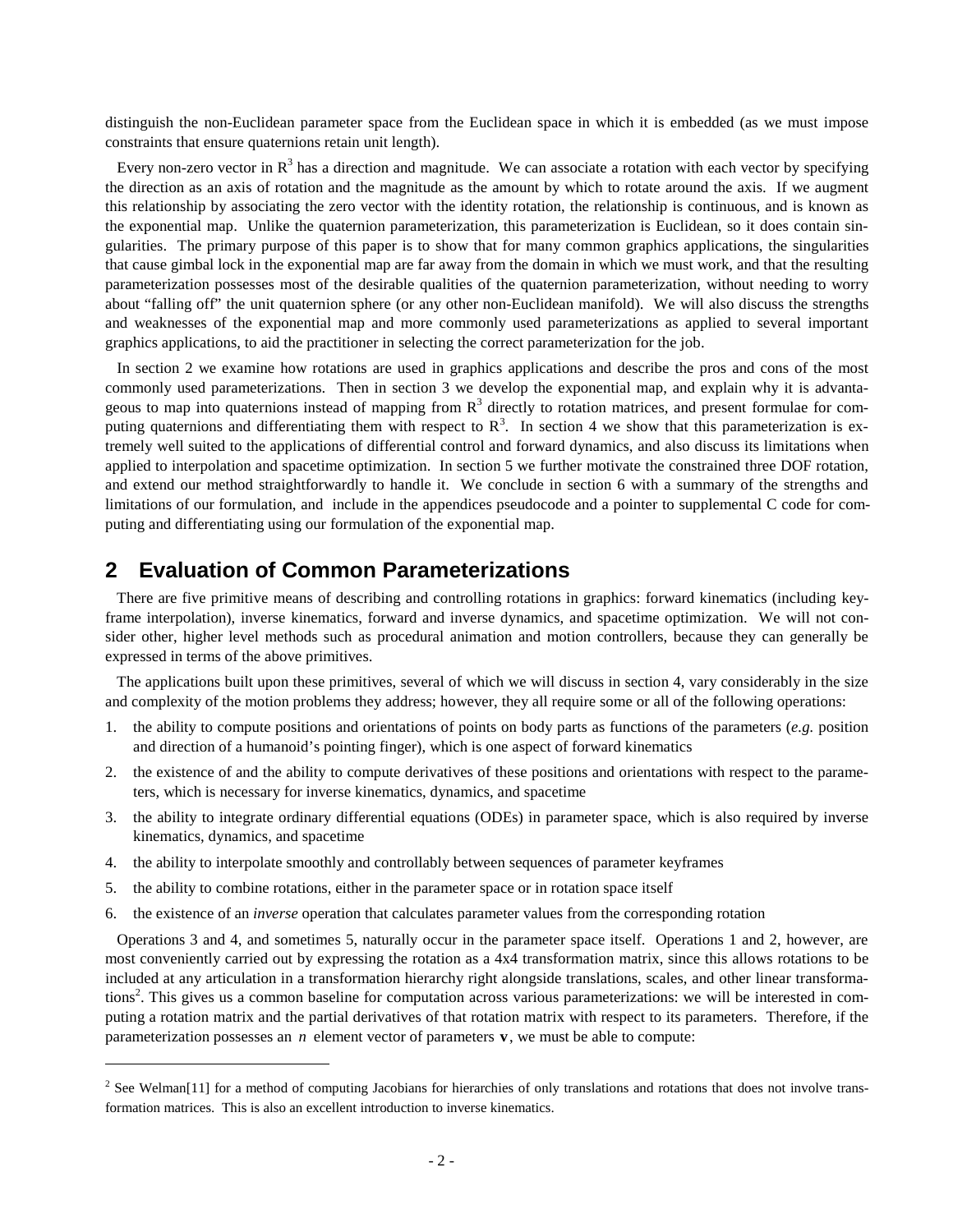$$
\mathbf{R}(\mathbf{v}) \text{ and } \frac{\partial \mathbf{R}}{\partial \mathbf{v}}
$$

where **R** is a 4x4 matrix and  $\partial \mathbf{R}/\partial \mathbf{v}$  is a 4x4x*n* tensor, that is, an *n* element vector of 4x4 matrices, each of which is the partial derivative of **R** with respect to one of the *n* parameters in **v**. From these we can easily compute the jacobians of points and orientations with respect to the parameters, as demonstrated in the supplementary pseudocode (see Appendix).

 Now that we know the quantities we are interested in computing, we can examine the parameterizations in use today and see where and why they are unsatisfactory.

### **2.1 3x3 Rotation Matrices**

 Each rotation can be represented as a 3x3 matrix whose columns are of unit length and are mutually orthogonal, and whose determinant is 1.0. The set of all such matrices forms the group SO(3) under the operation of matrix multiplication, and each member of the group in turn corresponds to a rotation. Since we have already stipulated that we are primarily interested in generating rotation matrices from our parameters, why not simply take the nine elements of the rotation matrix as our parameterization? If we were to do so, a rotation becomes a linear function of its parameters, which not only means that the rotation and its partial derivatives are trivial to compute, but also that we can potentially use linear optimization in our control algorithms, since positions and orientations on articulated figures will be linear functions of the parameters (translations, the other common transformation used in hierarchies, are also linear functions of their parameters).

 Unfortunately, to optimize or differentially control using this parameterization, we must impose six non-linear constraints to ensure the matrix remains in SO(3) as its nine parameters are independently altered (three constraints to maintain unit length of all three columns, and three to keep them mutually orthogonal<sup>3</sup>). Similarly, each step taken while integrating an ODE will require that each rotation be re-orthonormalized.

#### **2.2 Euler Angles**

 $\overline{a}$ 

 An Euler angle is a DOF that represents a rotation about one of the coordinate axes. There are three distinct functions  $\mathbf{R}_x$ ,  $\mathbf{R}_y$ , and  $\mathbf{R}_z$  for computing rotation matrices, depending on the coordinate axis about which the Euler angle rotates. These functions involve the sine and cosine of the Euler angle, and, although these functions are nonlinear, their derivatives are easy to compute.

 The problems in applying Euler angles to our intended applications are well known in graphics [9]. Three DOF Euler rotations, formed by concatenating three single-axis rotations, suffer from gimbal lock when two of the three rotation axes align, causing a rotational DOF to be lost. This means there is a direction in which the mechanism whose orientation is being controlled by the Euler rotation cannot respond to applied forces and torques – it "locks up." It is straightforward to place limits on the legal range of motion for Euler angles, but since gimbal lock typically occurs when the second rotation in the chain has value 0 or  $\pi/2$  (depending on the choice of Euler angles), we will not be able to avoid gimbal lock even for ball-and-socket joints, because, for example, shoulder joints require a range of rotation greater than  $\pi/2$ . Furthermore, interpolation of Euler angles results in poor interpolation of rotations, since Euler angles interpolate about each of the three axes independently, ignoring the interaction between the axes that arises from rotations' non-Euclidean nature. Euler angles are quite suitable for integrating ODEs, but since inverse kinematics, dynamics, and spacetime optimization require (at least) freedom from gimbal lock, Euler angles are unsuitable for these applications. We should note, however, that Euler angles provide an easy to use interface to animators in the form of three independent sliders (or the equivalent), and also work quite well in all applications requiring one or two DOF rotations.

<sup>&</sup>lt;sup>3</sup> The seventh constraint defining SO(3), that determinant = 1.0 (as opposed to –1.0, the only other possibility), is subtly dependent on the other six, and generally does not require explicit enforcement.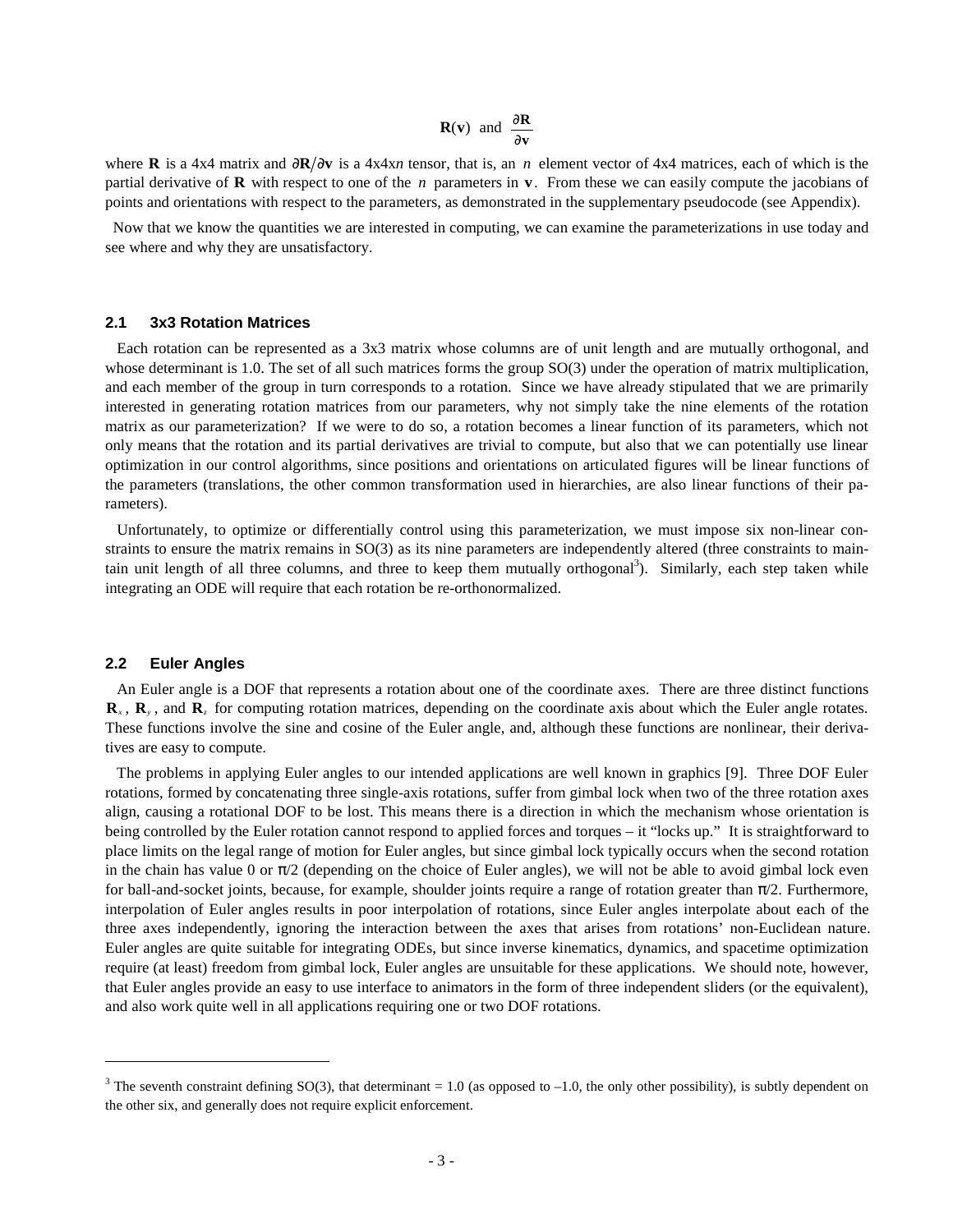### **2.3 Quaternions**

 $\overline{a}$ 

 Quaternions have a rich mathematics and history, including bitterly losing out to vector algebra as the accepted mathematical foundation for classical mechanics [8]. However, the reader of this paper will probably be familiar with quaternions, as presented to the graphics community by Shoemake [9], so we will only touch the highlights before discussing their strengths and weaknesses.

Quaternions form a group whose underlying set is the four dimensional vector space  $R<sup>4</sup>$ , with a multiplication operator 'o' that combines both the dot product and cross product of vectors [9]. The set of unit-length quaternions is a sub-group whose underlying set is named  $S<sup>3</sup>$ . Quaternions are of interest to graphicists, roboticists, and mechanical engineers primarily because we can use  $S^3$  to describe and carry out rotations. We do this by interpreting members of  $S^3$  like so:

The quaternion  $\mathbf{q} = \begin{bmatrix} 0,0,0,1 \end{bmatrix}^T$ corresponds to the identity rotation. The quaternion  $\mathbf{q} = [q_x, q_y, q_z, q_w]^\mathsf{T}$  encodes a rotation of  $\theta = 2\cos^1(q_w)$  radians about

the unit axis  $\hat{\mathbf{v}} = \frac{1}{\sin(\cos^{-1}(q_{w}))} [q_{x}, q_{y}, q_{z}]^{\text{T}}$  $\frac{1}{(q_{w})} [q_{x}, q_{y}, q_{z}]$  $\frac{1}{\sqrt{y}}[q_x, q_y, q_z]$ .

In other words, we may parameterize a rotation of  $\theta$  radians about the unit axis  $\hat{\mathbf{v}} \in \mathbb{R}^3$  with a unit quaternion constructed like so:

$$
\mathbf{q} = \left[q_x, q_y, q_z, q_w\right]^{\mathrm{T}} = \left[\sin(\frac{1}{2}\theta)\hat{\mathbf{v}}, \cos(\frac{1}{2}\theta)\right]^{\mathrm{T}}
$$

The interesting thing is that if we want to rotate a vector  $\mathbf{x} \in \mathbb{R}^3$  by the rotation encoded in  $\mathbf{q} \in \mathbb{S}^3$ , we can carry it out using only quaternion multiplication:

$$
x' = \text{Rotate}(x) = q \circ \widetilde{x} \circ \overline{q}
$$

where  $\tilde{\mathbf{x}}$  is the vector **x** extended with a zero scalar component to make a quaternion, and  $\overline{\mathbf{q}}$  is the conjugate of **q** (**q**) with its vector part negated)<sup>4</sup>. One can prove that the result of the quaternion multiplications in this case will always have a zero scalar component, so the last step of the 'Rotate' function simply strips off the scalar part to arrive at **x**′. Furthermore, there are simple formulae for computing a rotation matrix  $\mathbf{R}(\mathbf{q})$  and its partial derivatives from a unit quaternion; one such is given by Shoemake [9]<sup>5</sup>. The four partial derivatives  $\frac{\partial \mathbf{R}}{\partial q_x}$ ,  $\frac{\partial \mathbf{R}}{\partial q_y}$ ,  $\frac{\partial \mathbf{R}}{\partial q_z}$ , and $\frac{\partial \mathbf{R}}{\partial q_w}$  exist and are linearly independent over all of  $S^3$ , which means that unit quaternions are free from gimbal lock when used to control orientations.

However, this scheme relies on quaternions remaining in  $S<sup>3</sup>$  (*i.e.*, maintaining unit length) throughout the process of differential control, optimization, integration, etc. Since there are four directions in which a quaternion can change, but only three rotational DOFs, an optimizer or differential control algorithm is free to move the quaternion *off* the unit quaternion sphere, leading to non-rotations. Integrating ODEs in parameter space is also problematic because the instantaneous velocity or direction of change  $\dot{q}$  generally lies in the tangent plane to  $S^3$ , and any movement in the tangent plane to  $S<sup>3</sup>$  will push the quaternion out of  $S<sup>3</sup>$ .

 Several strategies have been developed to deal with these complications. The integration problem is generally addressed by re-normalizing the quaternion after every integration step, relying on small stepsizes to prevent the error from getting out of control. The "four derivative / three DOF" problem is typically dealt with in one of two ways. One can impose explicit constraints that force quaternions to maintain their unit length; this generally suffices (as long as these

 $4$  A slightly altered rotation formula uses the inverse of  $q$  instead of its conjugate, and produces rotations from non-unit quaternions as well. However, this formulation is undefined at the origin; furthermore, rotating vectors this way is not very convenient for use in transformation hierarchies, and results in far more complicated derivatives than using rotation matrices.

<sup>5</sup> The rotation matrix **M** presented in [9] transforms *row* vectors, so is actually the transpose of the matrix **R** that we desire for transforming column vectors. Our convention for rotating vectors by quaternions is also the opposite of that in [9], but is consistent with transforming column vectors.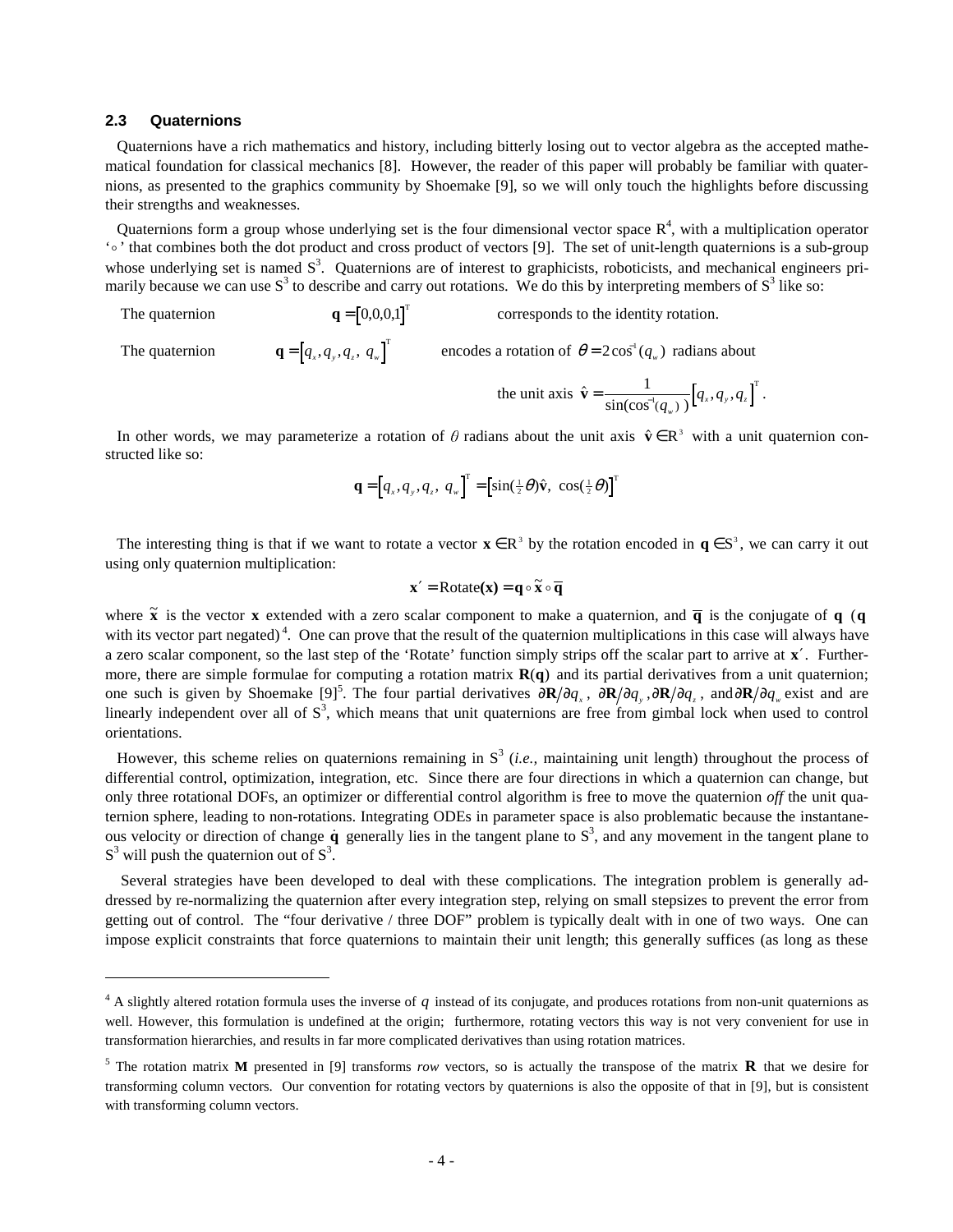constraints have higher precedence than other constraints that might be imposed), but increases the size of the systems we must solve, thus degrading performance. One can also use a function for  $R(q)$  that is defined over all of  $R^4$  (except the zero element), like the *autonormalizing* formulae presented by Gleicher [2] (or, similarly, the function discussed in footnote 4). The problem with this method is that the Jacobian becomes rank deficient, which means that there is a direction in  $R<sup>4</sup>$  along which the quaternion can change without producing any change in orientation. One effect of this is to corrupt (make singular) the *mass matrix*, which is commonly used to achieve parameterization-independent scaling of simulated physical systems[12].

 $S<sup>3</sup>$  is an excellent place to interpolate rotations because it possesses the same local geometry and topology as  $SO(3)$ . Indeed, the *results* of interpolating with quaternions are generally pleasing to the eye, and can be made to possess desirable variational properties [9] [1] [6]. Recently, Kim *et. al.* [6] developed closed form quaternion curves on  $S<sup>3</sup>$  using Bezier, Hermite, B-spline (or indeed, any) blending functions, and were able to calculate high order parametric derivatives over the curves. This is great news for applications that must compute and optimize or integrate along fixed orientation curves, but it does not aid greatly in differential control or optimization over the curve shape itself, since it provides no correspondingly simple method for differentiating the curve with respect to the quaternion control points, and even if it did we would still face the inconveniences described in the preceding paragraphs. Nevertheless, the ability to specify closed form Hermite curves on  $S<sup>3</sup>$  by quaternion keys and angular velocities at the keys seems promising for use in keyframe animation systems, given suitable methods for visualizing the quaternion curves.

 In summary, use of quaternions to parameterize rotations leads to numerically well-conditioned systems in the applications under consideration, but incurs an overhead in efficiency and/or code complexity whenever derivatives are used for control or optimization. Especially in light of recent developments, however, they may be the best choice for interpolation of three DOF rotations.

### **3 The Exponential Map**

 $\overline{a}$ 

 The problems we encounter with the quaternion parameterization arise because only a subspace of the full quaternion parameter space represents rotations. Given that we are interested in parameterizing a three DOF rotation, we would like a parameterization embedded in  $R<sup>3</sup>$  that is free of gimbal lock and interpolates rotations well using Euclidean interpolants such as cubic splines. This goal is, of course, unrealizable, as it is a standard exercise in topology to show that  $R<sup>3</sup>$  *cannot* be mapped into SO(3) without singularities, *i.e.* gimbal lock. However, as we will now show, the inevitable singularities in the exponential map are often avoidable.

The exponential map maps a vector in  $R<sup>3</sup>$  describing the axis and magnitude of a three DOF rotation to the corresponding rotation. There are many different formulations of the exponential map<sup>6</sup>. One map popular in robotics texts is the *matrix exponential*, which maps  $R^3$  into SO(3) by summing an infinite series of exponentiated skew-symmetric matrices; the infinite series is generally evaluated using the compact *Rodrigues' Formula*[7]. However, we have found several advantages to using a map from  $R^3$  to  $S^3$ , and using standard quaternion-to-matrix formulae for conversion to SO(3). Among the advantages are that the inverse of the exponential map, the  $log$  map from  $S^3$  to  $R^3$ , is much simpler than the log map from SO(3) to  $R^3$  (we require the log map to derive some important auxiliary quantities, for example see section 4.1), and that it may be useful to easily convert to and from  $S<sup>3</sup>$  when one needs to perform optimal interpolation (section 4.2) or spacetime optimization (section 0).

We can formulate an exponential map from  $R<sup>3</sup>$  to  $S<sup>3</sup>$  as follows:

$$
e^{[0,0,0]^{\mathrm{T}}} = [0,0,0,1]^{\mathrm{T}} \quad \text{and for } \mathbf{v} \neq \mathbf{0} \quad e^{\mathbf{v}} = \sum_{m=0}^{\infty} (\frac{1}{2} \widetilde{\mathbf{v}})^{m} = [\sin(\frac{1}{2} \theta) \widehat{\mathbf{v}}, \quad \cos(\frac{1}{2} \theta)]^{\mathrm{T}} \quad ,
$$

<sup>&</sup>lt;sup>6</sup> Given that the idea of raising a scalar base to a non-scalar power is at best tenuously intuitive, why do we use the term exponential map? Historically, the formulation of the map as an infinite series has the same form as the series expansion of the exponential  $e^x$  for real numbers *x*, and thus the mathematical community has adopted the name *exponential* for the map.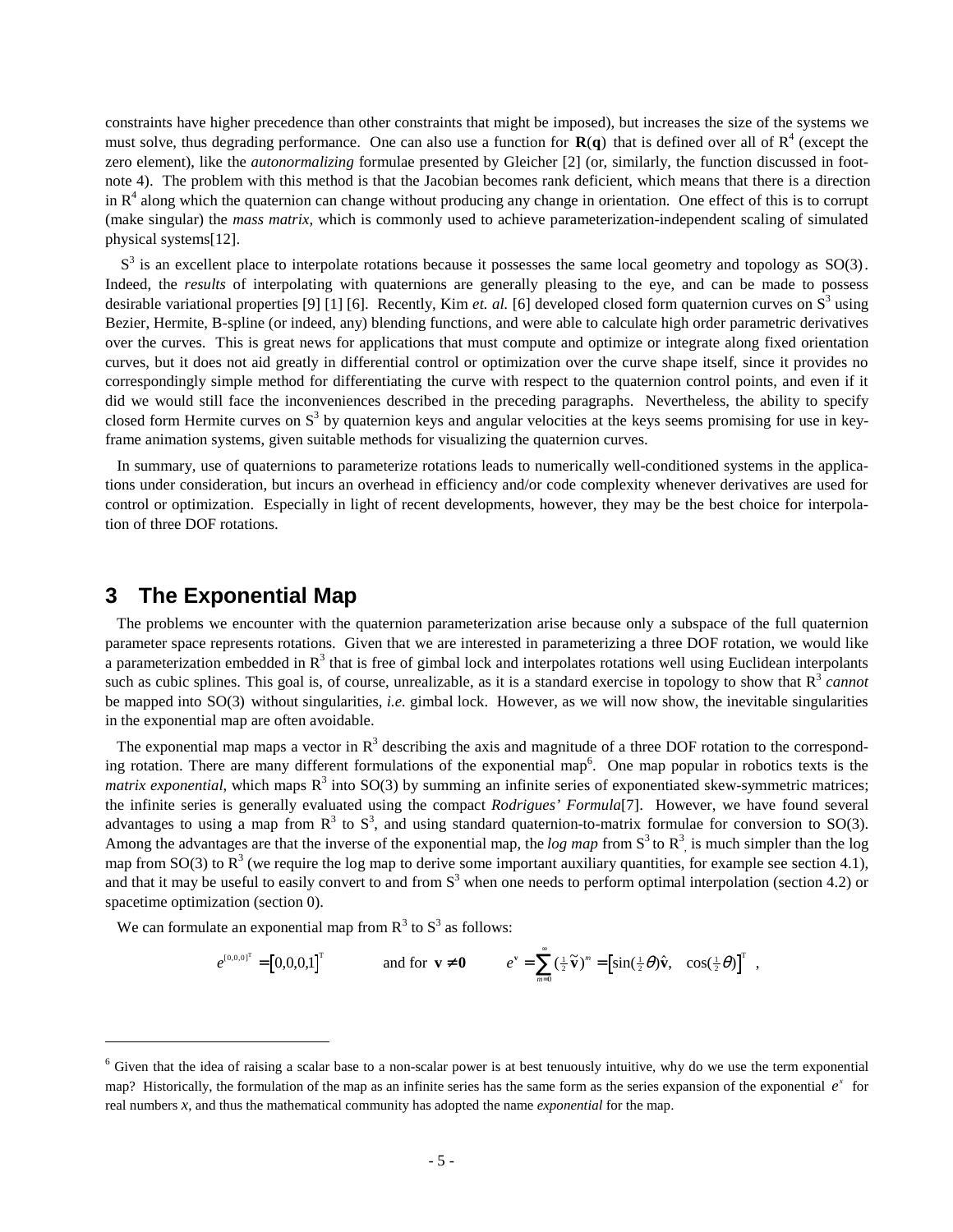where  $\theta = |\mathbf{v}|$  and  $\hat{\mathbf{v}} = \mathbf{v}/|\mathbf{v}|$ , which maps **v** to a unit quaternion representing a rotation of  $\theta$  (*i.e.*  $|\mathbf{v}|$ ) about **v**, where  $(\frac{1}{2}\tilde{\mathbf{v}})^m$  is computed using quaternion multiplication. The formula on the right should look familiar: it is exactly the formula we used in section 2.3 to create a unit quaternion from a (unit) axis / angle description of a rotation. But now the exponential map has allowed us to encode both magnitude *and* axis of a rotation into a single three-vector*.*

The only problem with this particular formulation is that calculating  $\hat{\mathbf{v}} = \mathbf{v}/|\mathbf{v}|$  as  $|\mathbf{v}|$  goes to zero becomes numerically unstable. However, by rearranging the above formula a bit, we will be able to see that this exponential map *can* be computed robustly even in the neighborhood of the origin.

Let

$$
\mathbf{q} = e^{\nu} = \left[\sin(\frac{1}{2}\theta)\frac{\mathbf{v}}{\theta}, \ \cos(\frac{1}{2}\theta)\right]^{\mathrm{T}} = \left[\frac{\sin(\frac{1}{2}\theta)}{\theta}\mathbf{v}, \ \cos(\frac{1}{2}\theta)\right]^{\mathrm{T}}
$$

All we have done is reorganize the problematic term so that instead of computing  $\mathbf{v}/|\mathbf{v}|$  (*i.e.*  $\mathbf{v}/\theta$ ), we compute  $\sin(\frac{1}{2}\theta)/\theta$ . Why? Because  $\sin(\frac{1}{2}\theta)/\theta = \frac{1}{2}\text{sinc}(\frac{1}{2}\theta)$ , and sinc is a function that is known to be computable and continuous at and around zero. Assured that the function *is* computable, we still need a formula for computing it, since sinc is not included in standard math libraries. Availing ourselves to the Taylor Expansion of sine, we get:

$$
\frac{\sin(\frac{1}{2}\theta)}{\theta} = \frac{1}{\theta} \text{TaylorExpansion}(\sin(\frac{1}{2}\theta))
$$

$$
= \frac{1}{\theta} \left( \frac{\theta}{2} + \frac{(\frac{\theta}{2})^3}{3!} - \frac{(\frac{\theta}{2})^5}{5!} + \cdots \right)
$$

$$
= \frac{1}{2} + \frac{\theta^2}{48} - \frac{\theta^4}{2^5 \cdot 5!} + \cdots
$$

 From this we see that the term *is* well defined, and that evaluating the entire infinite series would give us the exact value. But as  $\theta \rightarrow 0$ , each successive term is smaller than the last, and terms are alternately added and subtracted, so if we approximate the true value by the first  $n$  terms, the error will be no greater than the magnitude of the  $n+1$ 'st term. In fact, since machine precision is limited, we can evaluate the function with no *numerical* error like so:

When  $\theta \leq \sqrt[4]{\text{machine precision}}$  use just the first two terms of the expansion:

$$
\frac{\sin(\frac{1}{2}\theta)}{\theta} = \frac{1}{2} + \frac{\theta^2}{48} ;
$$

otherwise perform the actual sine computation and division by  $\theta$ . Since all the dropped terms involve factors of  $\theta$ , the approximation and actual function agree at  $\theta = 0$ .

#### **3.1 Derivatives**

 Since we are in essence reparameterizing quaternions, we can compute the derivatives of **R** (the rotation matrix) with respect to its exponential map parameters by applying the chain rule. That is, we have  $\mathbf{R}(\mathbf{q}(\mathbf{v}))$  and wish to compute ∂R/∂v, which we can compute as the product:

$$
\frac{\partial \mathbf{R}}{\partial \mathbf{v}} = \frac{\partial \mathbf{R}}{\partial \mathbf{q}} \frac{\partial \mathbf{q}}{\partial \mathbf{v}}
$$

Since we already know how to compute the partial derivatives  $\frac{\partial \mathbf{R}}{\partial q}$ , the only new quantities we need are the twelve partial derivatives of the quaternion with respect to its exponential map parameters (here  $\frac{\partial q}{\partial v}$ ), which follow. Additionally, the appendix discusses the supplemental C source code for computing  $\bf{R}$ ,  $\partial \bf{R}/\partial v$ , and other quantities presented later in this paper.

To express the similarity in the form of the twelve derivatives, we let  $\ell$  range over the three components of **q** that make up its vector part, and let *n* range over the components of **v**.

The formulae for computing the partial derivatives of **q** with respect to **v** are, in the usual case where  $\theta \gg 0$ :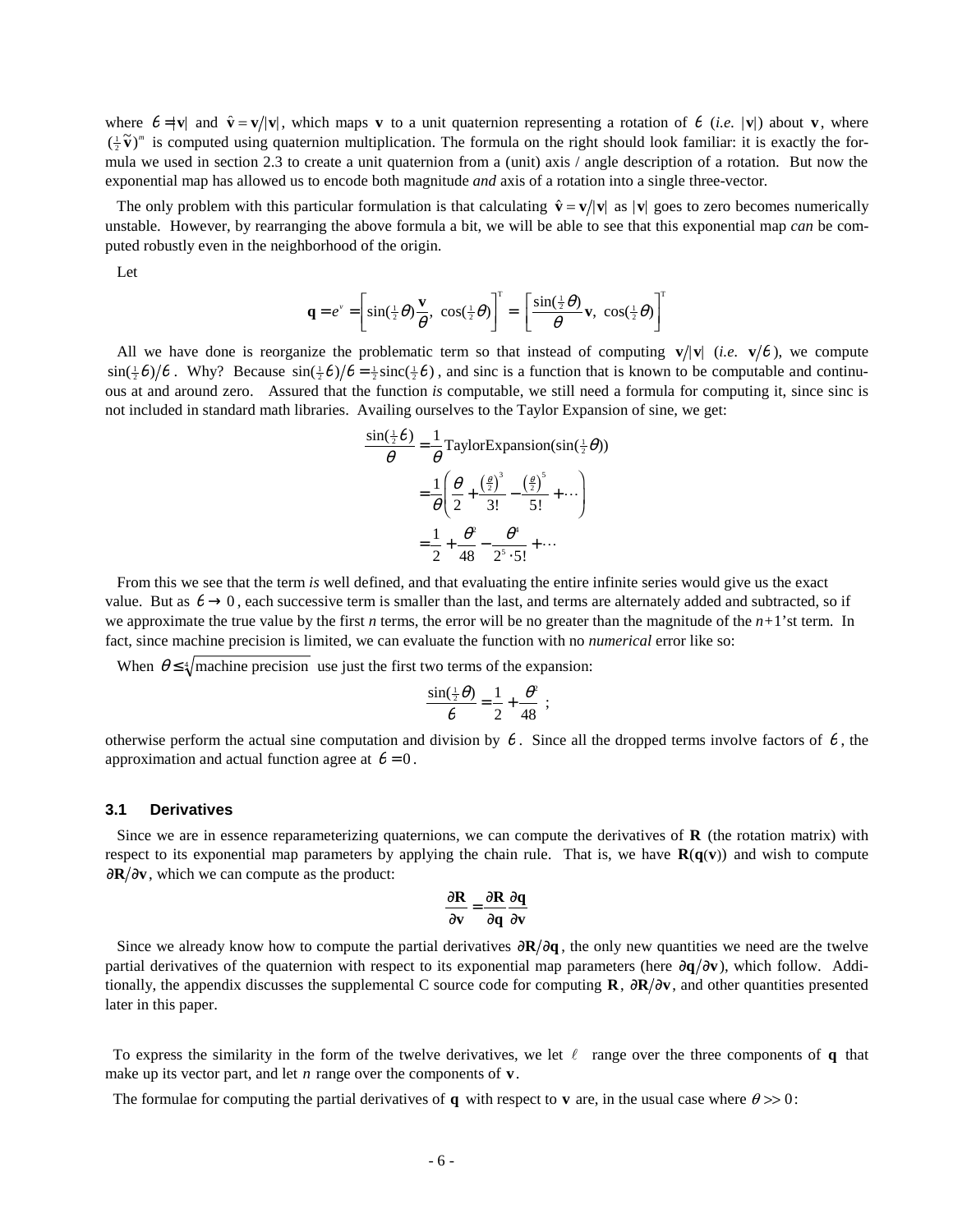$$
\frac{\partial q_w}{\partial v_n} = -\frac{1}{2} v_n \frac{\sin(\frac{1}{2}\theta)}{\theta}
$$
  
When  $\ell = n$ :  

$$
\frac{\partial q_\ell}{\partial v_n} = \frac{1}{2} v_n^2 \frac{\cos(\frac{1}{2}\theta)}{\theta^2} - v_n^2 \frac{\sin(\frac{1}{2}\theta)}{\theta^3} + \frac{\sin(\frac{1}{2}\theta)}{\theta}
$$
  
When  $\ell \neq n$ :  

$$
\frac{\partial q_\ell}{\partial v_n} = \frac{1}{2} v_\ell v_n \frac{\cos(\frac{1}{2}\theta)}{\theta^2} - v_\ell v_n \frac{\sin(\frac{1}{2}\theta)}{\theta^3}
$$

In the neighborhood of  $\theta \rightarrow 0$ , we can again replace sine and cosine by their Taylor expansions, and after simplifying, discard all terms with powers  $\theta^4$  or greater in the numerator. The result is the following forms for computing the partial derivatives of **q** :

Let 
$$
\text{TSinc}(\theta) = \frac{1}{2} - \frac{\theta^2}{48}
$$
  $\left(\text{The simplification of } \frac{1}{\theta} \text{TaylorExp}(\sin(\frac{1}{2}\theta))\right)$   
\nWhen  $\ell = n$ :  $\frac{\partial q_{\ell}}{\partial v_n} = \frac{v_n^2}{24} \left(\frac{\theta^2}{40} - 1\right) + \text{TSinc}(\theta)$   
\nWhen  $\ell \neq n$ :  $\frac{\partial q_{\ell}}{\partial v_n} = \frac{v_{\ell}v_n}{24} \left(\frac{\theta^2}{40} - 1\right)$ 

### **3.2 Limitations**

So far our formulation of the exponential map seems to fulfill all of our requirements, parameterizing an axis/angle rotation in three Euclidean parameters. Before we can discuss its application to the animation problems we have talked about, we must be clear about what we have given up (versus a straight quaternion parameterization).

#### 3.2.1 Singularities

 $\overline{a}$ 

 For the purposes of control and simulation, the principal advantage of quaternions over Euler angles is their freedom from gimbal lock. We already know that the exponential map must have singularities, so if it is to be useful, we must locate all singularities and show how they can be avoided at a cost that is outweighed by its benefits.

The exponential map has singularities on the spheres (in  $\mathbb{R}^3$ ) of radius  $2n\pi$  (for  $n=1,2,3,...$ ). This makes sense, since a rotation of  $2\pi$  about *any* axis is equivalent to no rotation at all – the entire shell of points  $2\pi$  distant from the origin (and  $4\pi$ , *etc.*) collapses to the identity in SO(3). So if we can restrict our parameterization to the inside of the ball of radius  $2\pi$ . we will avoid the singularity. Fortunately, each member of SO(3) (except the rotation of zero radians) has two possible representations within this ball: as a rotation of  $\theta$  radians about **v**, and as a rotation of  $2\pi - \theta$  radians about  $-\mathbf{v}$ .

 Because both control and simulation operate by moving through time in small steps, and the possible change in rotation on each step is small (certainly less than  $\pi$ ), we can easily keep orientations inside the ball like so: at each time step when the rotation is queried for its value and derivative, we examine  $|\mathbf{v}|$ , and if it is close to  $\pi$ , we replace **v** by  $(1 - 2\pi/|\mathbf{v}|)\mathbf{v}$ , which is an equivalent rotation, but with better derivatives. Such *dynamic reparameterization* could, in theory, also be applied to avoiding gimbal lock in Euler angles, but whereas here the reparameterization simply scales the current parameters, the corresponding operation on Euler angles involves switching the functions that define the rotation matrix and a sequence of inverse trig functions to determine the new parameters [10]. However, we must point out that this reparameterization deprives us of the ability to simply interpolate between successive state-snapshots produced by a simulator or inverse kinematics animation engine; before doing so we must make sure the consecutive rotation values are "close" to each other in  $R<sup>3</sup>$  (see section 4.2).

<sup>&</sup>lt;sup>7</sup> We choose  $\pi$  rather than  $2\pi$  because it gives us the maximal "buffer zone" against abnormally large steps, while still allowing all orientations to be representable.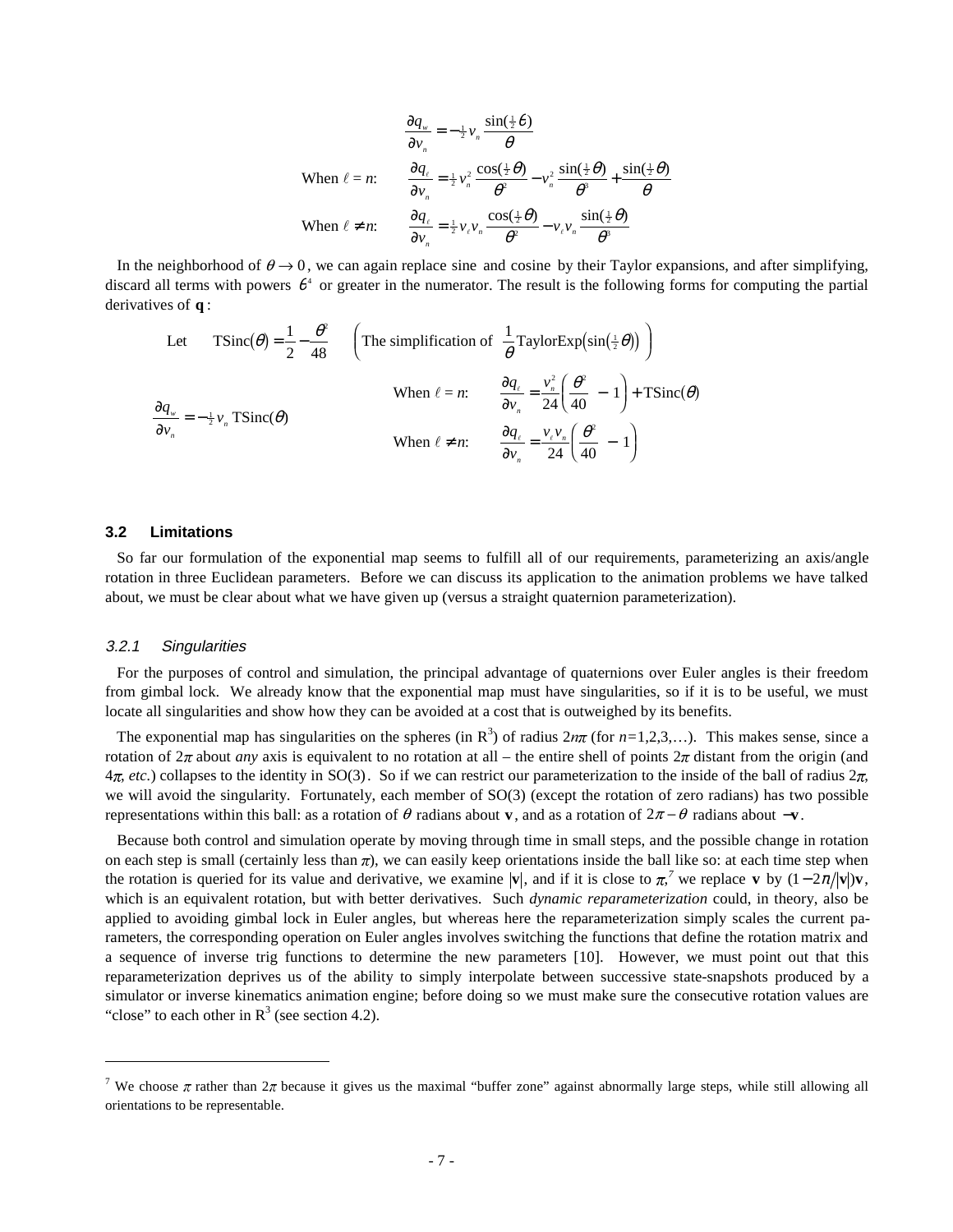### 3.2.2 Combining Rotations

 One nice feature of quaternions is that the multiplication operator corresponds to matrix multiplication of rotation matrices. That is, if  $q_1$  and  $q_2$  are unit quaternions, then the combined rotation that is the result of first rotating by  $q_1$  and then by  $\mathbf{q}_2$  corresponds to the unit quaternion  $\mathbf{q}_3 = \mathbf{q}_2 \circ \mathbf{q}_1$ . R<sup>3</sup> under the exponential map possesses no simple analogous operation. To compute  $\mathbf{v}_3$ , the vector corresponding to the combined rotation of first rotating by  $\mathbf{v}_1$  and then by  $\mathbf{v}_2$ , we would need to map  $\mathbf{v}_1$  and  $\mathbf{v}_2$ , to their corresponding quaternions, perform quaternion multiplication, then convert back, incurring several trig and one inverse trig functions.

 Fortunately, this operation is typically not needed in the inner loops of the applications we have talked about. Rotations are changed only by direct parameter manipulation, or incrementally, via their derivatives. When they are combined, it is usually in the context of a transformation hierarchy, where all rotations have already been converted into transformation matrices.

## **4 Applications**

 Now that we have seen how the exponential map works and what its theoretical limitations are, it is time to focus on the reason we are presenting it: the simplification of algorithms that use parameterized rotations. Of the four applications we have discussed in this paper – control, simulation, optimization, and interpolation – we believe the exponential map to be very well suited to the tasks of differential control and simulation (forward dynamics plus integration). In the following sections we will explain why, and also discuss the complications that arise in applying it to interpolation and optimization.

### **4.1 Differential Control and Dynamics Simulation**

 One of the motivating applications for this work is differential control, which enables direct manipulation interfaces, inverse kinematics, and real-time control of robotic manipulators. To control the positions and velocities of objects and end-effectors of articulated assemblies, the only demands imposed by differential control are that the derivatives  $\partial \mathbf{R}/\partial \mathbf{v}$ be continuous and free from gimbal lock. Since control is only performed at discrete instants in time, the simple dynamic reparameterization technique presented in section 3.2.1 will assure that these demands are always met.

 In dynamics simulation applications, we track not only an object's instantaneous position and pose, but also its linear and angular velocity. Linear velocity is stored as a 3-vector that represents the Cartesian direction and magnitude of the velocity. Angular velocity is also represented as a 3-vector  $\omega$ , whose meaning is nearly identical to that of the exponential map, except that its magnitude represents the *rate* of rotation about the axis rather than absolute orientation.

 To update the position and orientation correctly as the simulation moves forward in time, we need, in addition to the derivatives necessary for differential control, a formula for mapping the instantaneous angular velocity into the tangent space of our parameterization. For a quaternion orientation the formula is the following [5]:

$$
\dot{\mathbf{q}} = \mathcal{V}_2 \widetilde{\boldsymbol{\omega}} \circ \mathbf{q},
$$

where  $\tilde{\omega}$  is the angular velocity vector ω extended with a zero scalar component to make a quaternion. In the above formula and the subsequent ones, we have not explicitly denoted that **q** is actually a function of time,  $\mathbf{q}(t)$ , and thus **q** is its time derivative.

To derive a similar formula for  $\dot{v}$ , we make use of the inverse of the exponential map, dubbed, appropriately, the "log" map from  $S^3$  to  $R^3$ , whose co-domain is rotations of magnitude less than  $\pi$ . Implicit differentiation gives us:

$$
\mathbf{v} = \log(\mathbf{q}) = \frac{2\cos^{-1}(q_{w})}{|\mathbf{q}_{w}|}\mathbf{q}_{w}, \qquad \text{Therefore} \qquad \dot{\mathbf{v}} = \frac{\partial \log(\mathbf{q})}{\partial \mathbf{q}}\dot{\mathbf{q}} = \frac{\partial \log(\mathbf{q})}{\partial \mathbf{q}}\frac{1}{\partial \dot{\mathbf{w}}}\delta \mathbf{q}
$$

where **q***v* is the vector part of the quaternion. When we take the derivative of the log function with respect to **q** and put the entire formula on the right in terms of  $\bf{v}$ , much simplification occurs. We end up with the following formula for  $\bf{v}$  in terms of **v** and ω, which contains roughly the same number and kind of operations that the quaternion multiplication to compute  $\dot{q}$  would have required.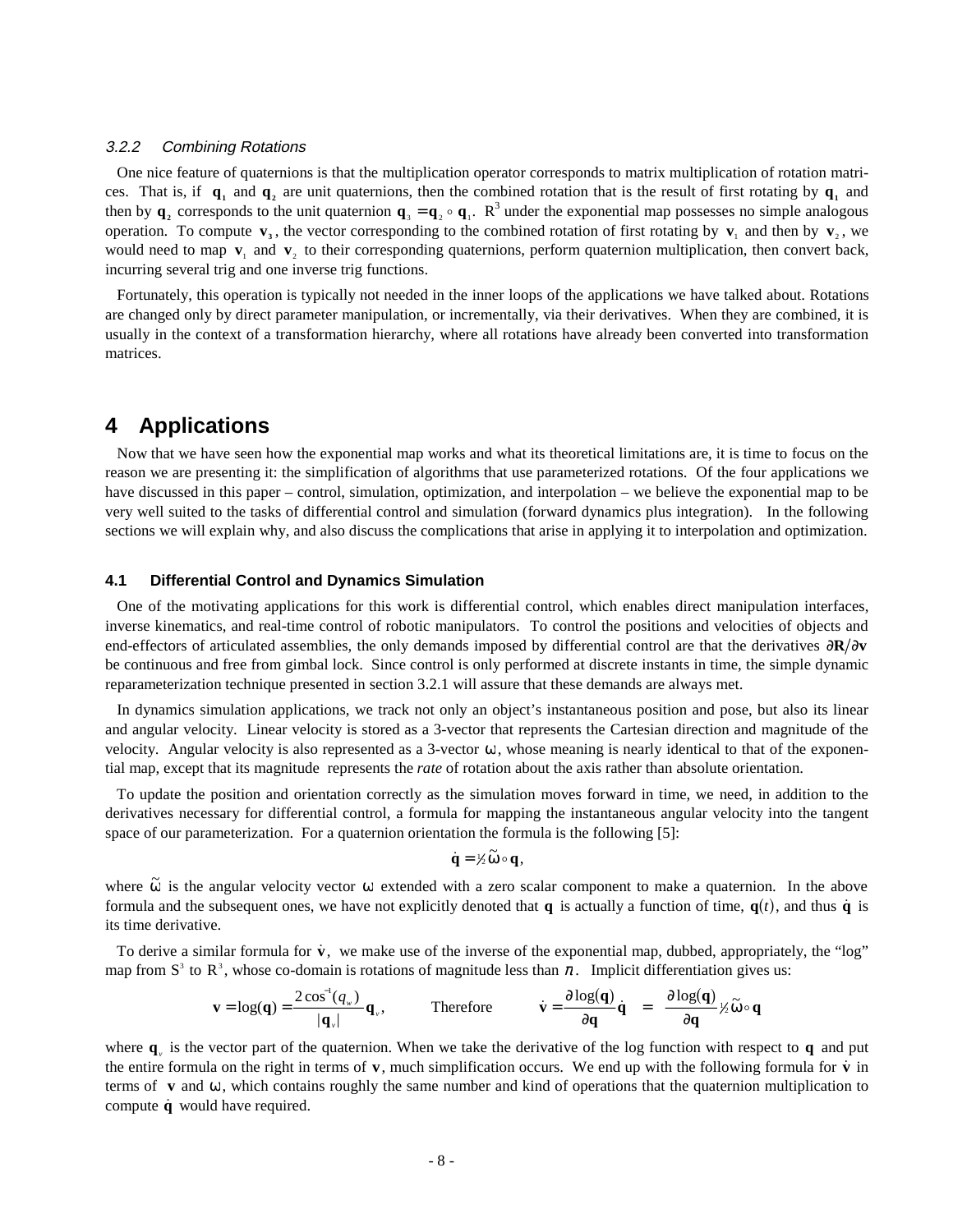In the normal case where  $\theta \gg 0$ :

Let  $\mathbf{p} = 0$ 

$$
= \omega \times \mathbf{v} \qquad \gamma = \theta \cot(\frac{1}{2}\theta) \qquad \eta = \frac{\omega \cdot \mathbf{v}}{\theta} \bigg( \cot(\frac{1}{2}\theta) - \frac{2}{\theta} \bigg)
$$

Then  $\dot{\mathbf{v}} = \frac{1}{2}(\gamma \omega + \mathbf{p} - \eta \mathbf{v})$ 

In the limit as  $\theta \to 0$ , Taylor expansions of  $\cot(\frac{1}{2}\theta) = \cos(\frac{1}{2}\theta)/\sin(\frac{1}{2}\theta)$  simplify the above forms to:

Let **p** as above  $\gamma_0 = \frac{12 - \theta^2}{\epsilon}$   $\eta_0 = \omega \cdot \mathbf{v}$ η θ 0 2  $\frac{12 - \theta^2}{\epsilon}$   $\eta_0 = \omega \cdot \mathbf{v} \frac{60 + \theta^2}{360}$ 6  $=\frac{12-\theta^2}{6} \qquad \eta_0=\omega\cdot\mathbf{v}\frac{60+\theta}{360}$ Then  $\dot{\mathbf{v}} = \frac{1}{2} (\gamma_0 \mathbf{\omega} + \mathbf{p} - \eta_0 \mathbf{v})$ 

 We conclude that the exponential map is ideally suited to control and simulation because, despite the small measure we must take to avoid the singularity, it enjoys three advantages over the basic quaternion parameterization: 1) there is no need for explicit constraints when using jacobians of rotation-dependent quantities; 2) there is no need to re-normalize after integration steps; 3) our system's state vector will be smaller since each rotation requires three parameters vs. four.

### **4.2 Interpolation**

 Yahia and Gagalowicz [13] and later Hanotaux and Peroche [4] described methods for applying log maps to orientations to get them into  $R^3$ , where they then applied Euclidean cubic splines to interpolate between keys before applying an exponential map back into SO(3).

As discussed in section 2.3, interpolating in  $S<sup>3</sup>$  has several nice properties; among them is the fact that a geodesic interpolant (easily computed using the *slerp* presented by Shoemake [9]) between two orientations corresponds to the shortest path between the two orientations in SO(3). Hanotaux notes that the straight line between two orientations in exponentially mapped  $R^3$  is not, in general, equivalent to the geodesic between the two orientations in  $S^3$ , but that "the approximation is not far from optimal." In fact the approximation can be quite far from optimal – quantifying how far is an open question, but in general the error increases the further the two axes of rotation diverge from parallel. Even if the axes of rotation of successive keys *are* close to parallel, the R<sup>3</sup> approximation will only approach optimality when one uses the proper log map, and since neither Yahia nor Hanotaux discusses this issue, we shall, briefly.

Each orientation in SO(3) maps to antipodes in  $S^3$ , *i.e.* a quaternion **q** and its negation,  $-\mathbf{q}$ . This means that to ensure that we get the geodesic interpolant out of a *slerp* between two orientations, we need only ensure that the two quaternions lie in the same hemisphere of  $S^3$ , *i.e.* their dot product is positive (if they do not we simply replace one of them with its antipode). However, a log map can map each orientation in SO(3) to an infinite number of points in  $\mathbb{R}^3$ , corresponding to rotations of  $2n\pi + \theta$  about axis **v** and  $2n\pi - \theta$  about axis  $-\mathbf{v}$  for any integer *n*. Given  $r_1, r_2 \in SO(3)$  and arbitrary log mapping  $\mathbf{v}_1 = \log(r_1) \in \mathbb{R}^3$ , in general only *one* of the infinitely many mappings of  $r_2$  into  $\mathbb{R}^3$  will approximate the geodesic in  $S^3$  when linearly interpolated from  $v_1$  in  $R^3$ . The procedure followed by Yahia [13] of limiting the range of the log map to  $|\log(r)| \leq \pi$  does not suffice. A log mapping that *does* guarantee the geodesic approximation picks the mapping for each successive key that minimizes the Euclidean distance to the mapping of the previous key.

 Given such a log map that considers the previous mapping when calculating the current mapping, the results of interpolating in  $S<sup>3</sup>$  and  $R<sup>3</sup>$  may be visually indistinguishable for many applications, including keyframing. Furthermore (although we have no hard evidence or user tests to back this up), it may be more intuitive to control the shape of the interpolating curve using Euclidean Bezier and Hermite tangent knobs than by setting angular velocities at keys.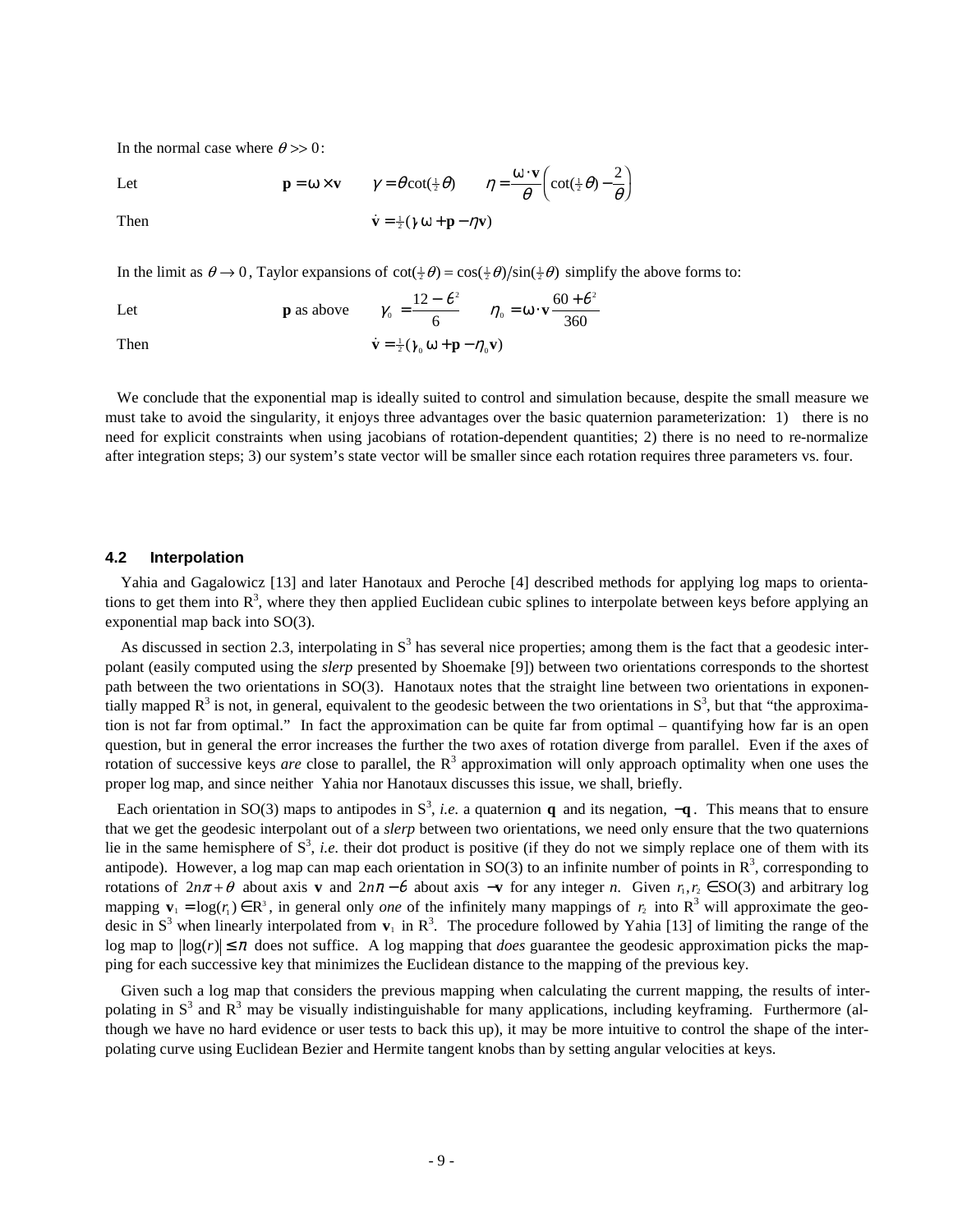

**Figure 1: Degrees of Freedom for Ball-And-Socket Joint. The "arm" pictured above uses the ball-and-socket model proposed here at its shoulder joint. In the image on the left, the twist DOF is being exercised, and the arm spins about its axis. On the right the two swing DOFs are used to make the hand swing out a circle, starting at the bottom position and finishing closest to us. Note that in this entire motion there is no spin about the arm's axis.**

### **4.3 Spacetime Optimization**

 In spacetime and other optimizations that operate over an entire animation simultaneously, DOFs are not simply angles at one instant in time, but rather rotation-valued functions of time. For instance, the function being optimized for a single joint-angle might be a cubic spline defined over the animation time interval, in which case the DOFs are the positions of the spline's control points, and we need to compute derivatives of orientations at various points in time (*i.e.* along the curve) with respect to these control points (simply several further applications of the chain rule to our existing formulae).

However, representing three DOF rotation functions in  $R^3$  is fraught with peril because whenever the curve crosses one of the singularity shells discussed in section 3.2.1, some of the derivatives disappear. We cannot reparameterize the functions dynamically, because doing so will change the shape of the curves, potentially perturbing the optimization out of the state-space well it is currently traversing. Therefore if the possible range of rotations is greater than  $2\pi$  (as for tumbling bodies), the exponential map is not well-suited as a parameterization. It should be noted, however, that many spacetime problems, including most humanoid character animation problems and any optimization that solves for motion *displacements* [3] rather than motions, operate only over the domain of rotations of magnitude less than  $2\pi$ .

# **5 Ball-And-Socket Joints**

 $\overline{a}$ 

 Unconstrained three DOF orientations are of use primarily for rigid bodies whose entire state consists of a translation and a rotation. When we step up to articulated figures, however, the majority of the state is made up of internal joints, which are one, two, or three DOF rotations with *joint limits* that restrict the allowable angular motion. A somewhat crude but reasonable modeling of the joints in a humanoid breaks them down into *hinge*, *pivot*, and *ball-and-socket* joints. Hinge joints, such as the knee, would have one DOF and can be readily modeled using an Euler angle. A pivot joint, such as the wrist, would have two DOFs and can be modeled by two sequenced Euler angles.

 Ball-and-socket joints, such as the joint between arm and shoulder, have three DOFs, which can be broken down into a twist about the limb axis, and a swing of the limb itself (see Figure 1). To model the motion accurately, it is important that we be able to limit the twist component independently of the swing $\delta$ . While the limits on the twist component are generally small (within  $\pm \pi/2$ ), thus making an Euler angle a reasonable choice for this DOF, the swing component (of human arms, at least) can reach well beyond  $\pm \pi/2$ . It is not possible to construct a single, three DOF Euler angle param-

<sup>&</sup>lt;sup>8</sup> The twist and swing are not completely decoupled in human joints; however, the coupling we would get from using three Euler angles would, in addition to being prone to gimbal lock, be no closer to the true behavior than that of the decoupled model we present here. Furthermore, our model could easily accommodate controlled coupling based on kinesiological data.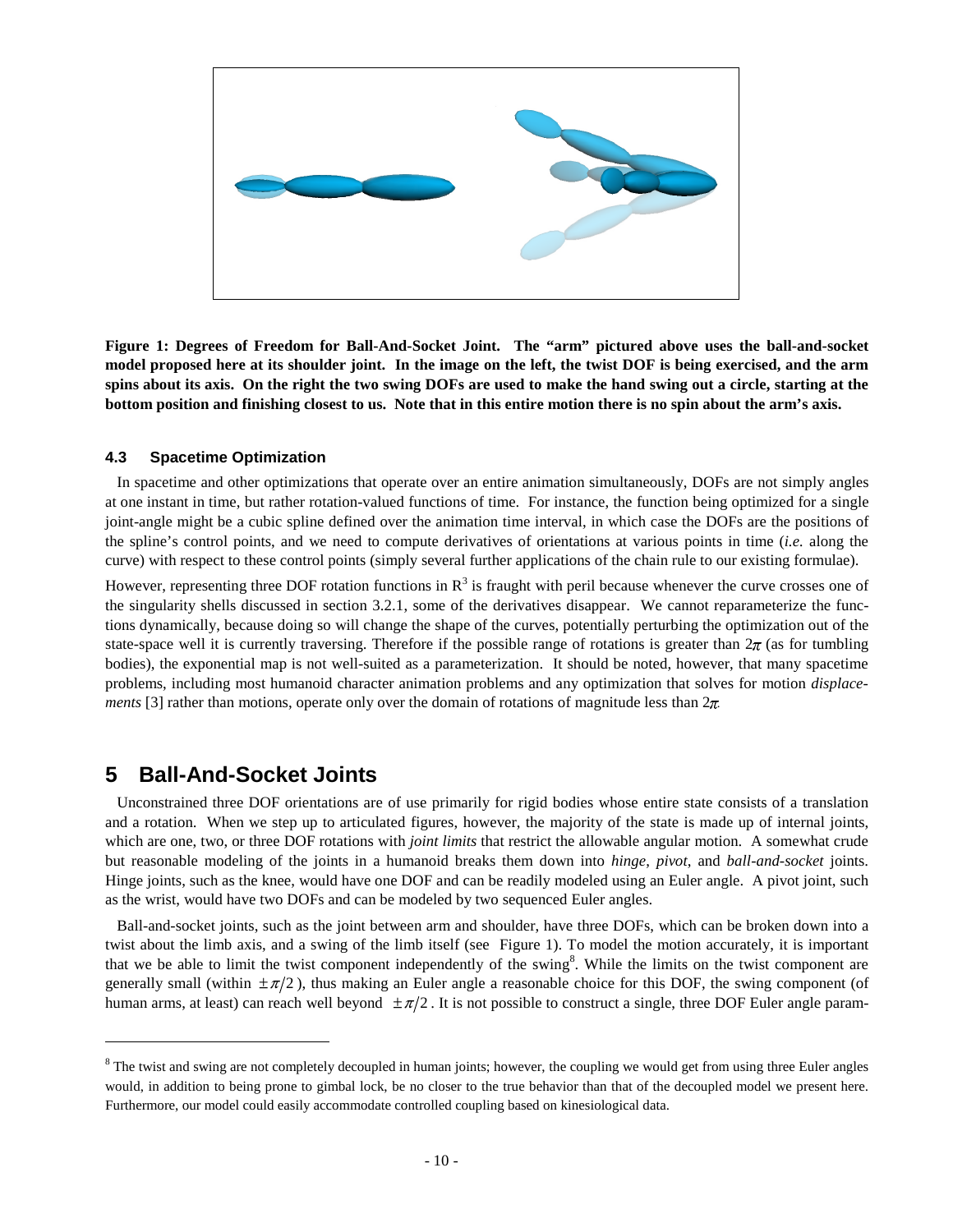eterization that does not experience gimbal lock at either 0 or  $\pm \pi/2$  for the second angle in the chain, and, while quaternions will not lock up, it is difficult to place meaningful limits on their angular motion.

 As already stated, the twist can be parameterized as either an Euler angle (if the principal axis for the limb happens to be a coordinate axis) or as a single DOF exponential map rotation, whose derivation follows straightforwardly from this presentation. The trick in parameterizing the swing component is to ensure that it has no rotational component about the twist axis. Fortunately, this is simple using an axis/angle parameterization like the exponential map, since a necessary and sufficient condition for a rotation that contains no spin about a specified vector is that the rotation axis be orthogonal to the vector.

 This means that to achieve our desired two DOF swing rotation, all we need is an exponential map rotation vector that lies in the plane perpendicular to the major axis of the limb in its canonical (zero rotation) position. We do this by *reparameterizing* the rotation like so: pick any two orthogonal, unit vectors in the perpendicular plane; these vectors,  $\hat{\mathbf{s}}$ and  $\hat{\bf{t}}$  become a 2D basis for our desired swing rotation **v**, an exponential map rotation that we compute like so:

$$
\mathbf{v} = \alpha \hat{\mathbf{s}} + \beta \hat{\mathbf{t}}
$$

where  $\alpha$  and  $\beta$  are now the two DOFs, which we can gather into a 2D vector that we will call **r**. Now since  $\hat{\bf{s}}$  and  $\hat{\bf{t}}$  are unit vectors, the length of **r** is the angular magnitude of the swing rotation, so to place a limit on the swing (*i.e.* the widest arc the limb can describe) we need only place an inequality constraint on this vector's magnitude:

### $|r|$  ≤ max allowable swing angle

 In fact, it is not much more difficult to impose a more flexible, ellipsoidal angular limit. If we know the angular limits of rotation along the major and minor axes of the ellipse, *a* and *b*, then we must choose  $\hat{s}$  and  $\hat{t}$  to correspond to the major and minor axes in the plane (for a limb that extends along the Z axis,  $\hat{s}$  and  $\hat{t}$  could be the X and Y axes), and pose the following inequality constraint instead of the one above:

$$
\left(\frac{r_{\alpha}}{a}\right)^2 + \left(\frac{r_{\beta}}{b}\right)^2 \le 1
$$

 Since the two DOF rotation is formed from a reparameterization of the three DOF rotation, all the same formulae apply, but now we are computing the 3D vector **v** from the 2D vector **r**. To compute the derivatives of **R** with respect to **r**, we simply apply the chain rule once more:

$$
\frac{\partial \mathbf{R}}{\partial \mathbf{r}} = \frac{\partial \mathbf{R}}{\partial \mathbf{q}} \frac{\partial \mathbf{q}}{\partial \mathbf{v}} \frac{\partial \mathbf{v}}{\partial \mathbf{r}}
$$
 where  $\frac{\partial \mathbf{v}}{\partial r_a} = \mathbf{s}$  and  $\frac{\partial \mathbf{v}}{\partial r_\beta} = \mathbf{t}$ 

 This two DOF rotation is suitable for all the same applications as the three DOF, and additionally optimization. Recall that the three DOF rotation could not be used for optimization because dynamically reparameterizing the control points to avoid the singularity shells was unacceptable. But the first shell occurs at an angular magnitude of  $2\pi$ , and since the angular motion limits for the types of joints the two DOF rotation models should always be much less than  $2\pi$ , crossing any of the shells should never be a problem.

## **6 Conclusion**

We believe that no single parameterization of rotations is best for all applications (in our own animation system we use the exponential map and Euler angles for inverse kinematics, and spherical Beziers with quaternions [9] for interpolation); this paper presents a robust method for computing the exponential map of three and two DOF rotations that outperforms other parameterizations for several important applications. We conclude with a summary of what we feel are its main strengths and weaknesses, and recommend it wholeheartedly to the implementor of inverse kinematics and dynamics simulation systems.

#### **Strengths**

The exponential map remains free from gimbal lock over a range of axis/angle rotations up to magnitude  $2\pi$ , which is suitable for any control or optimization algorithm that operates at single instants of time, provided time marches forward in small steps.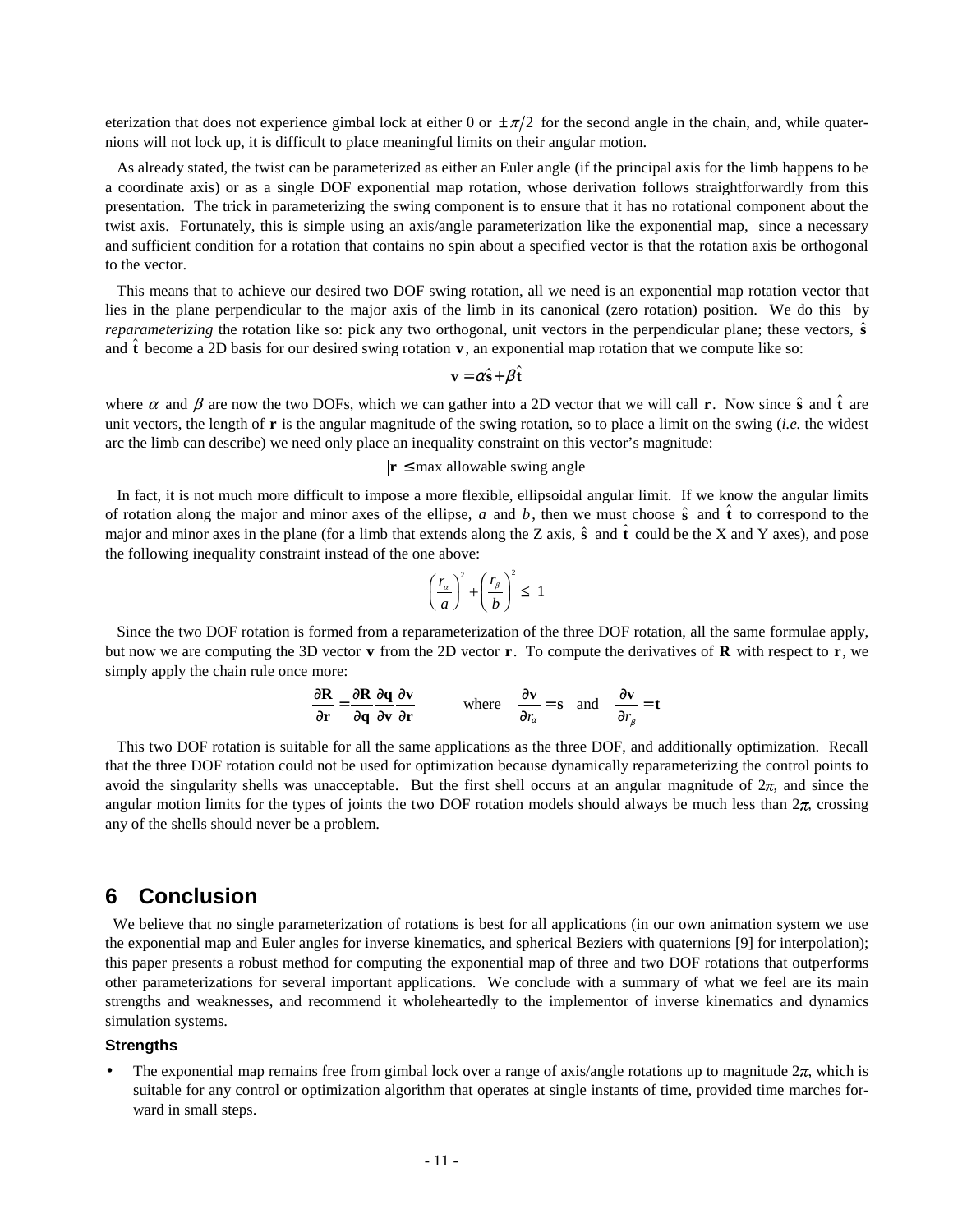- The exponential map uses three parameters to parameterize  $SO(3)$ , which means:
	- no need for normalization after integrating ODE's
	- no danger of falling out of a meaningful subspace (like falling off  $S^3$  in  $R^4$ ), so no need for explicit constraints
	- smaller state vectors, which combines with the previous point to result in faster performance
- The parameterization can be used to easily address the ball-and-socket joint problem, important in articulated figure animation.
- Interpolation using ordinary cubic splines is possible, and may often produce visually acceptable results provided successive keyframes are not too distant from each other in  $\mathbb{R}^3$ .

### **Limitations**

- The exponential map cannot be used for spacetime optimizations of tumbling bodies.
- There is no simple formula for combining rotations in  $\mathbb{R}^3$  akin to quaternion multiplication in  $\mathbb{S}^3$  or matrix multiplication in SO(3).
- The method used to avoid gimbal lock makes it impossible to simply interpolate between successive state snapshots output by a dynamics simulation or inverse kinematics engine (However, the output of such a system can be massaged into a form suitable for interpolation using the same technique we used for the log map in section 4.2.

# **Acknowledgements**

Thanks to David Baraff for helpful discussions on singularities and computing  $\dot{v}$ , to Matt Mason and Mike Erdmann for providing a handle on the robotics knowledge base in this area, to Zoran Popović and Mike Gleicher for critical reads of this paper, and most especially to John Hughes for his Herculean efforts in giving the author a long-distance mathematical education sufficient to recognize and correct the many mathematical problems this paper originally contained.